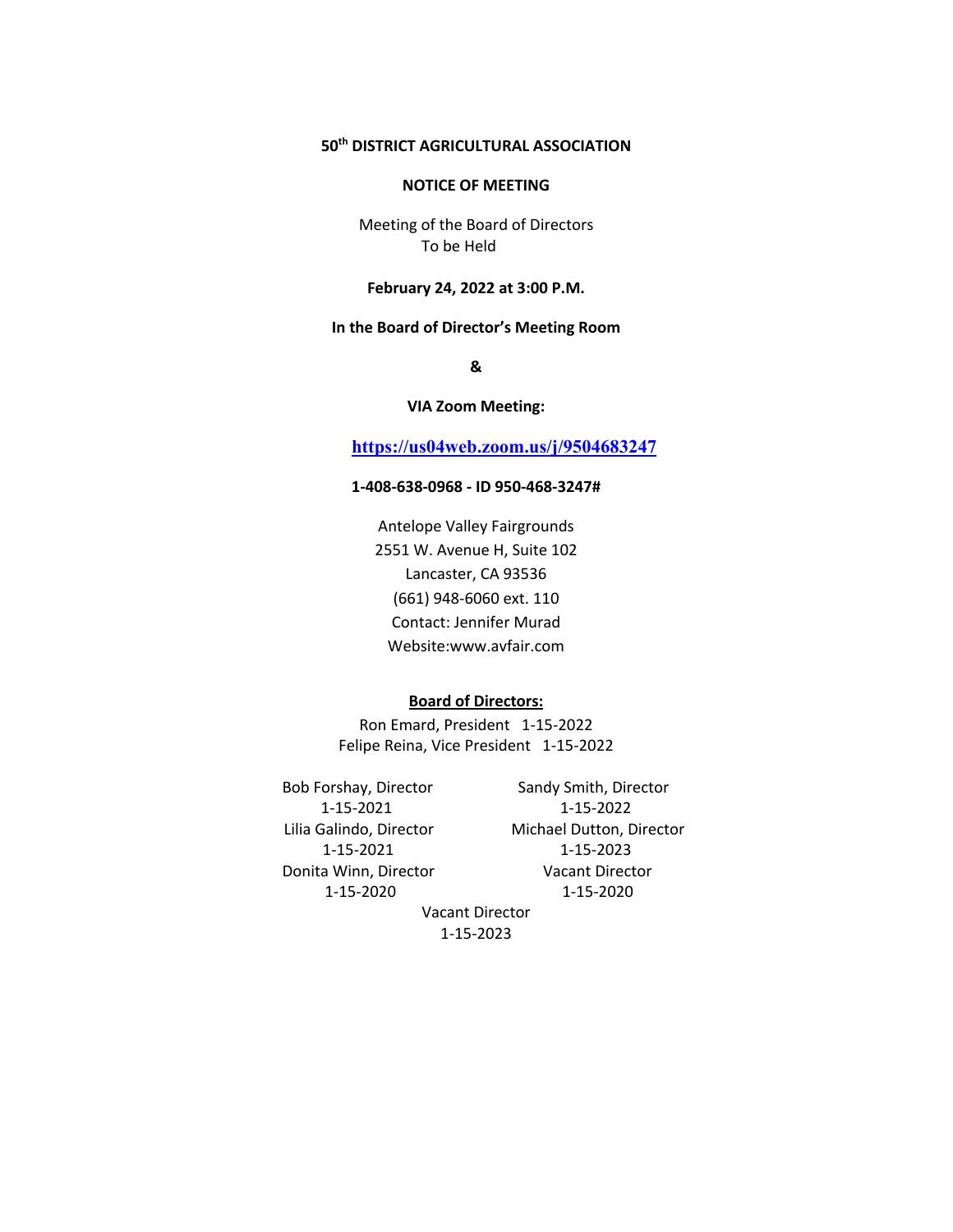#### **PUBLIC PARTICIPATION:**

Members of the public are encouraged to provide comments to the Board and may suggest items to be placed on the agenda for discussion at the next Board meeting. While the Board values the participation of the public, the Board President reserves the right to limit the time for public comment to a maximum of five (5) minute per speaker in order to proceed with the agenda. Public comment for placement on a future agenda is within the discretion of the Board President.

All meeting notices, agendas and materials considered by the Board during a meeting will be available to the public during the meeting and on the Board's website at www.avfair.com.

#### **AMERICANS WITH DISIBILITIES ACT:**

All Board meetings must be accessible to the physically disabled. Any persons needing a disability-related accommodation or modification in order to attend or participate in any Board or Committee meetings or other Antelope Valley Fair activities may request assistance by contacting CEO, Dan Jacobs, at the Antelope Valley Fair Office, 2551 West Avenue H, Suite 102, Lancaster, California, 93536 or by calling Dan Jacobs at (661) 948-6060.

### **BOARD MEETING AGENDA**

- 1. CALL TO ORDER:
- 2. PLEDGE OF ALLEGIANCE:
- 3. ATTENDANCE: (Directors Motion to excuse absences required)
- 4. GUESTS: (Self-introduction)
- 5. PUBLIC COMMENT: Non-agenda items (Limited to 5 min.)
- 6. APPROVAL OF AGENDA: (Motion required)
- 7. COMMITTEE REPORTS:
	- A. Joint Committee on Governance: (Mercy-AVFA; Parris-JPA; B. Smith FAVF; S. Smith (Emard, alternate) 50th DAA)
	- B. FFA Outreach: (Winn, Reina, Smith)
	- C. Executive Committee:
- 8. CONSENT CALENDAR: (Motion required)
	- A. MINUTES OF BOARD MEETING: November 18, 2021
	- B. STANDARD AGREEMENTS: None
- 9. ORGANIZATIONAL INFORMATION: (Receive & file)
	- A. Minutes of Board Meetings for Other Organizations
	- B. Financials from Other Organizations
- 10. CORRESPONDENCE: None